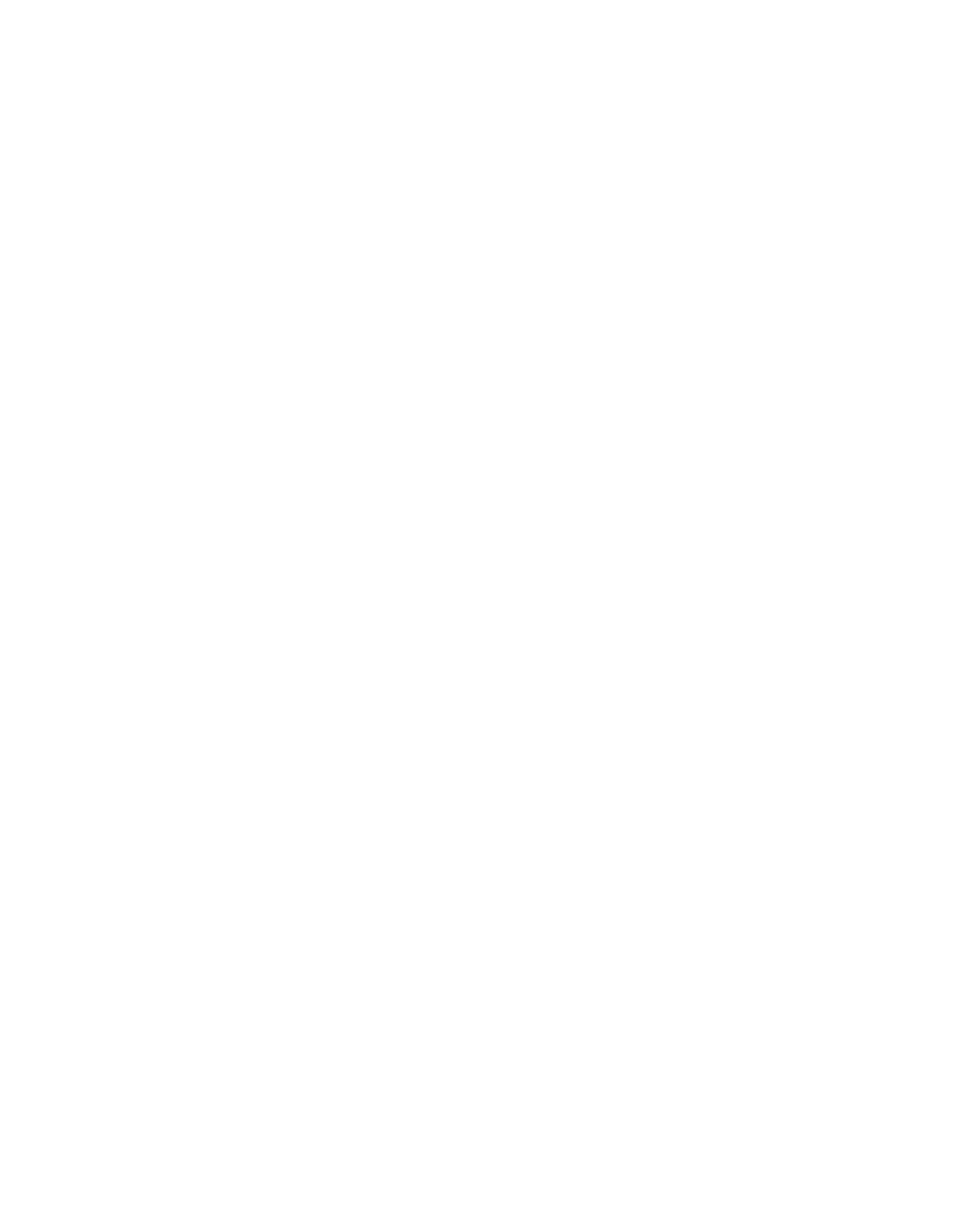*Chapter 1 Early Evolutionists in the Debate: The Birth of the Idea*

#### *Overview*

**I** n this chapter we will explore how an argument of vertebrates vs. invertebrates in 1830s France, 29 years before the publication of *The Origins of Species*, began the Evolution Wars that continue today and remain hotly debated by 21st century academics, religious believers and political leaders. This chapter primarily discusses the life and work of four scientists who not only started the debates, but also set the stage for the wars to continue—Erasmus Darwin, Jean Baptiste de Lamarck, George Cuvier, and Etienne Geoffroy Saint-Hilaire.

Whereas later debates focus heavily on religion vs. science, these early scientists were exploring, debating and disagreeing on evolution with both sides having strong religious beliefs. Early evolutionists like Erasmus Darwin were neither agnostics nor atheists. They tended to be deists, that is, to believe in God as a supreme being who created the physical universe, but who doesn't intervene in its operation. Their God works through unbroken law and there is no need of miracles. Evolution, for them, therefore supports rather than detracts from the belief in God.

Because theorists in the early Evolution Wars did not necessarily see evolution in conflict with their religion, the early debates did not focus on religion vs. science, but on three aspects of evolution itself: There is the very *fact* of evolution: the slow, natural development of all organisms, living and dead, from simple, shared forms, perhaps ultimately from inorganic materials. There is the *path* of evolution: what direction did evolution take; are the birds for instance, descended from the dinosaurs? Then there is the *mechanism* or *cause* of evolution: what drives the process of change?

Charles Darwin's grandfather, late-eighteenth-century English physician Erasmus Darwin was an early evolutionist. What really drove him, rather than any empirical facts, was The Social Doctrine of Progress, the belief that through our unaided (by God) effort we can improve science, technology, and life generally, as evidenced by the Industrial Revolution.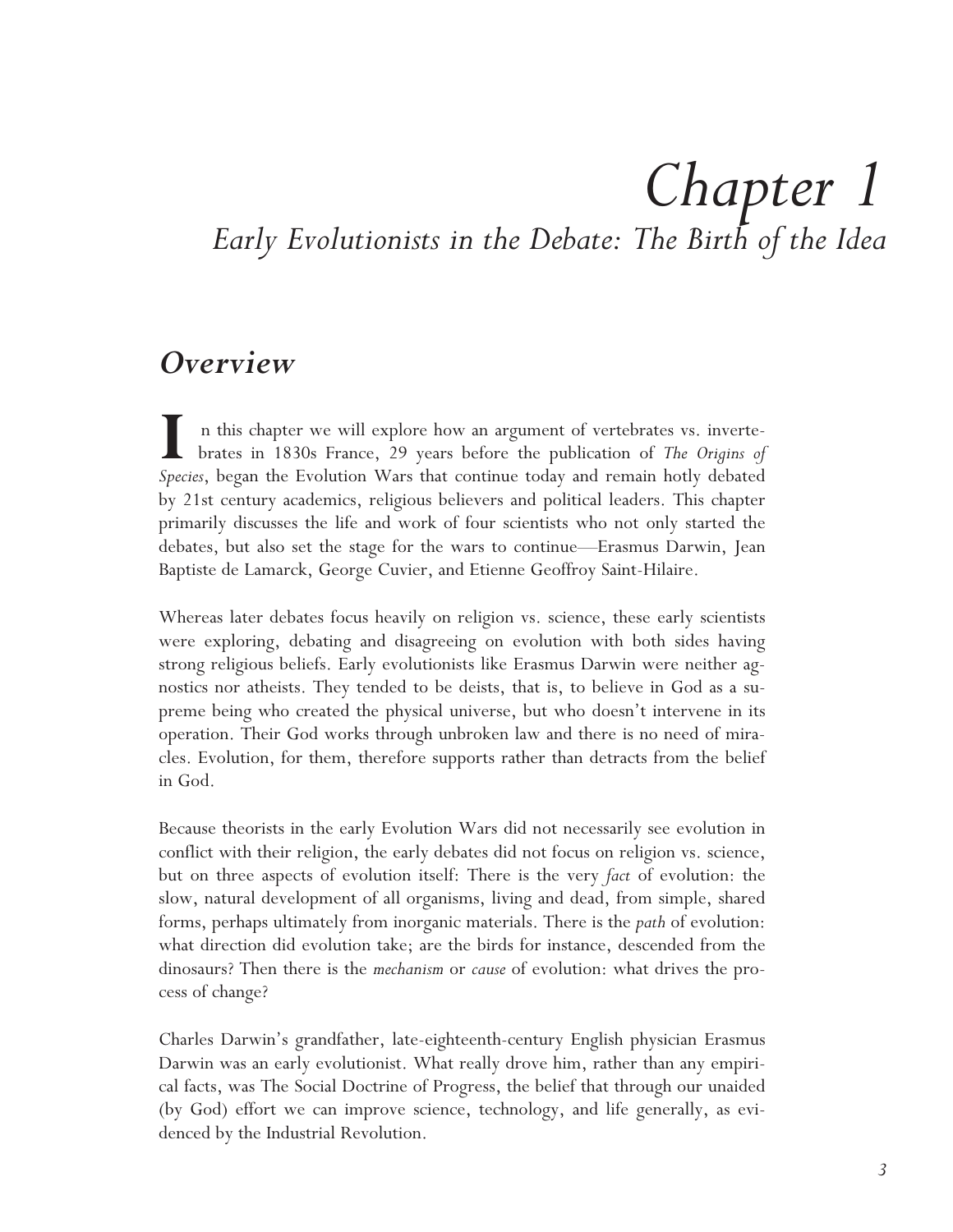The late-eighteenth-century and early-nineteenth-century botanist and zoologist, French minor aristocrat Jean Baptiste de Lamarck, was the first to write a systematic account of evolution. Like Erasmus Darwin, he too was a deist who believed in progress (hence his success, despite his noble status, during the Revolution). He laid on this the belief that acquired characteristics (like the long neck of the giraffe) can be inherited through parts that respond to use and disuse. This mechanism, known as "Lamarckism," fell out of favor as the modern theory of evolution began to take hold.

The great, early-nineteenth-century French comparative anatomist Georges Cuvier was skeptical about the progress theory. He was a practicing Christian (a Protestant) who disliked the deistic notion of God. Further, he had empirical evidence against evolution, citing the unchanged, mummified animals Napoleon's scientists had brought back from Egypt. But his main objection to evolution was that he could not see that tightly designed, well-functioning organisms that he explored as an anatomist could gradually change from one form to another. To him, this meant that a midpoint organism would be literally neither fish nor fowl and hence could not exist and reproduce.

Cuvier and his one-time friend, another early-nineteenth-century French comparative anatomist, Etienne Geoffroy Saint-Hilaire, clashed over the possibility that there might be connections or significant similarities between vertebrates and invertebrates. To accept these connections also meant accepting the very *fact* of evolution mentioned earlier. This famous clash of two titan personalities in the 19th century European scientific community is the first battle in the Evolution Wars that we will explore.

#### *The Role of the Scientific Community*

The work of the following scientists is discussed in this chapter. Short, biographical essays of these individuals appear in **Biographies** on page 607.

**Erasmus Darwin** (1731–1802) **Jean Baptiste de Lamarck** (1744–1829) **Georges Cuvier** (1769–1832) **Etienne Geoffroy Saint-Hilaire** (1772–1830)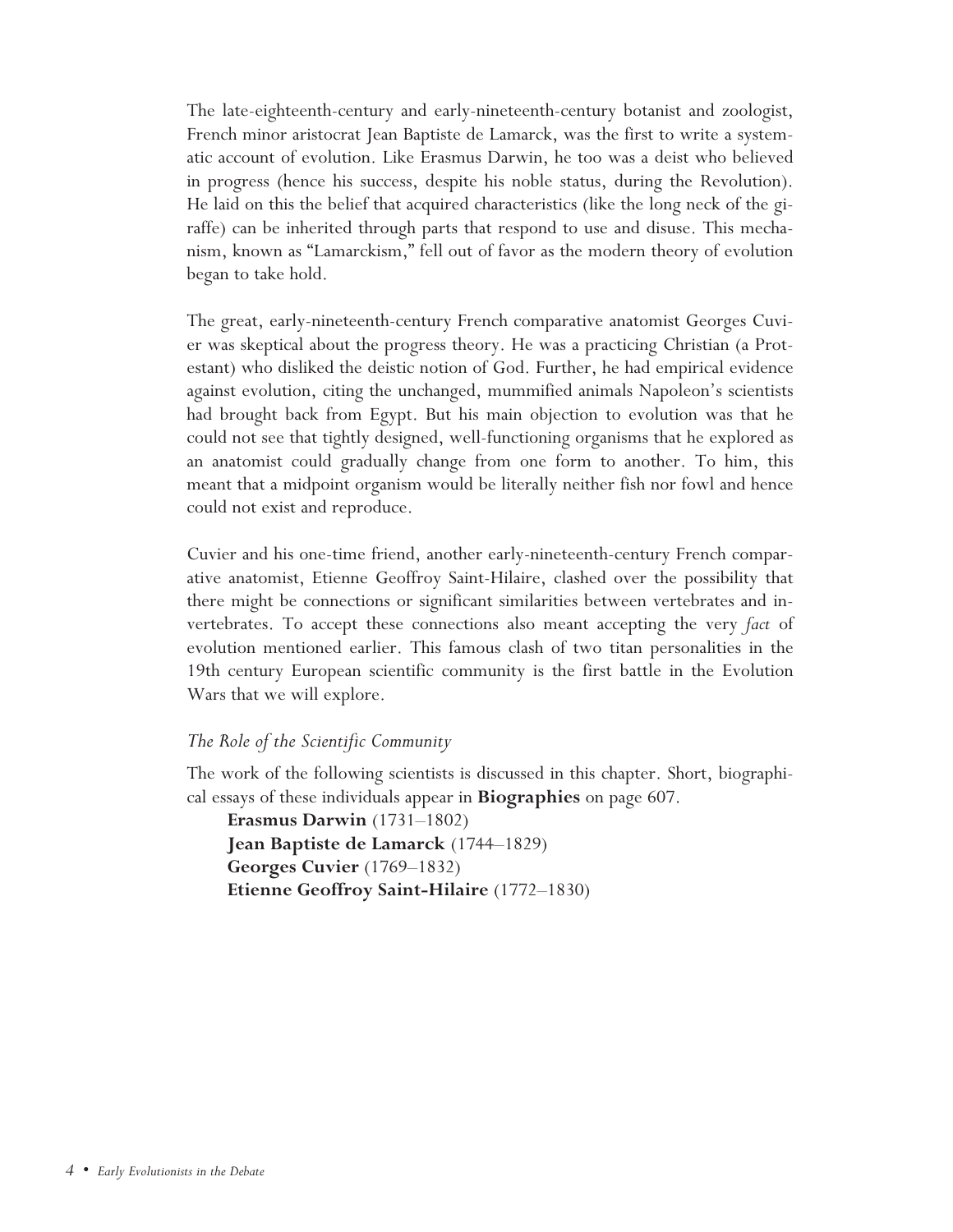#### *Setting the Stage*

I t was 1830 and Georges Cuvier was angry. And when Cuvier, the most powerful scientist in France, was angry, he was really livid. Pompous too. And very dangerous. He knew more than anyone else, and he set the standards powerful scientist in France, was angry, he was really livid. Pompous too. And very dangerous. He knew more than anyone else, and he set the standards and judged the results (Coleman 1964). You crossed him at your peril. For thirty years now he had been listening to this stupid, unfounded, dangerous nonsense from his fellow scientists. First there had been Jean Baptiste de Lamarck, and now when finally Lamarck had died and peace was in the offering, Etienne Geoffroy Saint Hillare—an old friend and a man who should have known much better had taken up the cudgels and was promulgating the same detritus of the intellectual world, pseudoscience if ever there was such a thing. Action had to be taken. No longer could this be a civilized debate between savants of the same stature and learning. Things had to go public (Appel 1987).

No better forum could be found than the chief learned scientific society of France, the Academie des Sciences, of which both Cuvier and Geoffroy were members, and where indeed Cuvier was a Permanent Secretary, one of the chief positions of power and authority. Yet as so often happens when things explode after many years of provocation, the ostensive topic of debate was very minor and arcane. In October 1829, two unknown naturalists, Pierre-Stanislas Meyranx and a Monsieur Laurencet—a man so obscure that no one today knows his first name!—had submitted a memoir to the Academie on the subject of molluscs, a well-known group of marine invertebrates, that is, animals without backbones. They argued that there are significant similarities between the molluscs—they took the cuttlefish as a typical example—and the vertebrates, that is, animals with backbones. At least they argued—for nothing in this world is simple and straightforward—that if you bend a vertebrate backward in a bow, so that its head is virtually sticking up its butt, then you can see similarities. Geoffroy (as a member of the Academie) was asked to make a report on their claim, and his response came in very positively. Rubbing salt into open sores, he quoted (without identifying either source or author) an old paper of Cuvier's that denied forcefully that there could be any similarities between vertebrates and invertebrates. Now, claimed Geoffroy, we see that this kind of zoology is outdated and unneeded.

Incandescent with rage—so much so that the unfortunate authors of the memoir wrote earnestly to Cuvier, denying that their work had any implications whatsoever or that they intended in any way to contradict "the admirable work that you have written and that we regard as the best guide in this matter" (Appel 1987, 147)—Cuvier held forth before the Academie, with charts and tables showing that similarities are absent and that only the truly deluded could think otherwise. At which point, realizing that the best form of defense is attack and that Cuvier had forgotten far more about the invertebrates than he could ever learn, Geoffroy switched topics, arguing now that real similarities across species could best be discerned within the vertebrates (rather than across the verte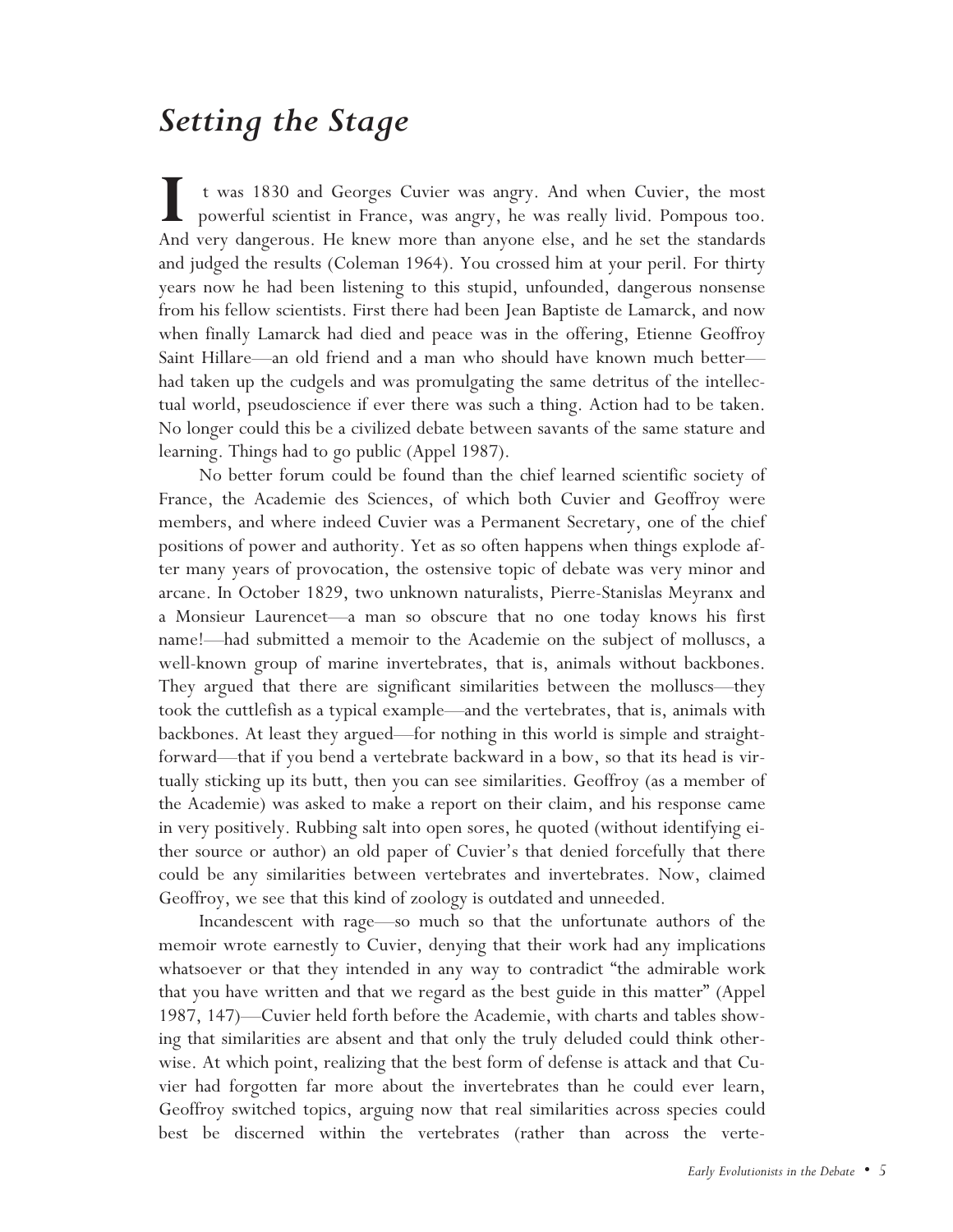brate/invertebrate line). Now his point of argument was focused on the bones in the ears of humans and cats, which although different in size, shape, and number were (according to Geoffroy) essentially similar. Again Cuvier responded, and again his arguments were mixed with scorn and derision. Define your terms, he thundered at Geoffroy. "If our colleague had made a clear and precise response to my requests, that would be a fine point of departure for our discussion." Unfortunately, all he does is introduce one airy-fairy philosophical construction after another. All words and no substance. "It is to say the same thing in other terms, and in much more vague, much more obscure terms" (p. 150).

And so the debate went back and forth, with Geoffroy bobbing and weaving, always changing ground. Chasing him round the ring was Cuvier, flailing away, every now and then landing a good hard punch but never able to strike his opponent on the chin and end the contest. Finally, the fight petered out, with the contestants threatening their opponents with long series of justificatory memoirs. But not before the audience had had a wonderfully good time. Including the aged poet Johann Wolfgang von Goethe, who exclaimed to a friend, "The volcano has come to an eruption, everything is in flames"—an event that he saw as being "of the highest importance for science" (Appel 1987, 1).

But, even accounting for poetic license, could this really be so? An event "of the highest importance for science"? Are we truly talking about the same things: the similarities between a cuttlefish and a vertebrate bent backward until it resembled nothing so much as a participant in a prerevolutionary Cuban sex show? The bones in the ears of humans and of cats? Who cares? Or rather, since some obviously did care, why should we care? To answer these questions, we must go back a hundred years and start our story: then we shall see why it was that two distinguished French scientists did hammer it out in the spring of 1830, to the joy of onlookers then and of historians ever since.

#### *Essay*

#### *Defining Evolution*

We must not fall into the same trap that Cuvier accused Geoffroy of falling into. We must be careful to define our terms. At least, we must be careful to define one particular term. I realize that at this point you will probably start to groan and fear that I have forgotten already what I said at the end of the Prologue about my duty to be interesting and informative. You will find that I am a professional philosopher, and you will remember that someone once told you that the trouble with philosophers is that they are obsessed with language. They get hold of an important problem, start defining and redefining the pertinent terms, turning them upside down and inside out, and then they end up by announcing triumphantly that there was no genuine problem to begin with!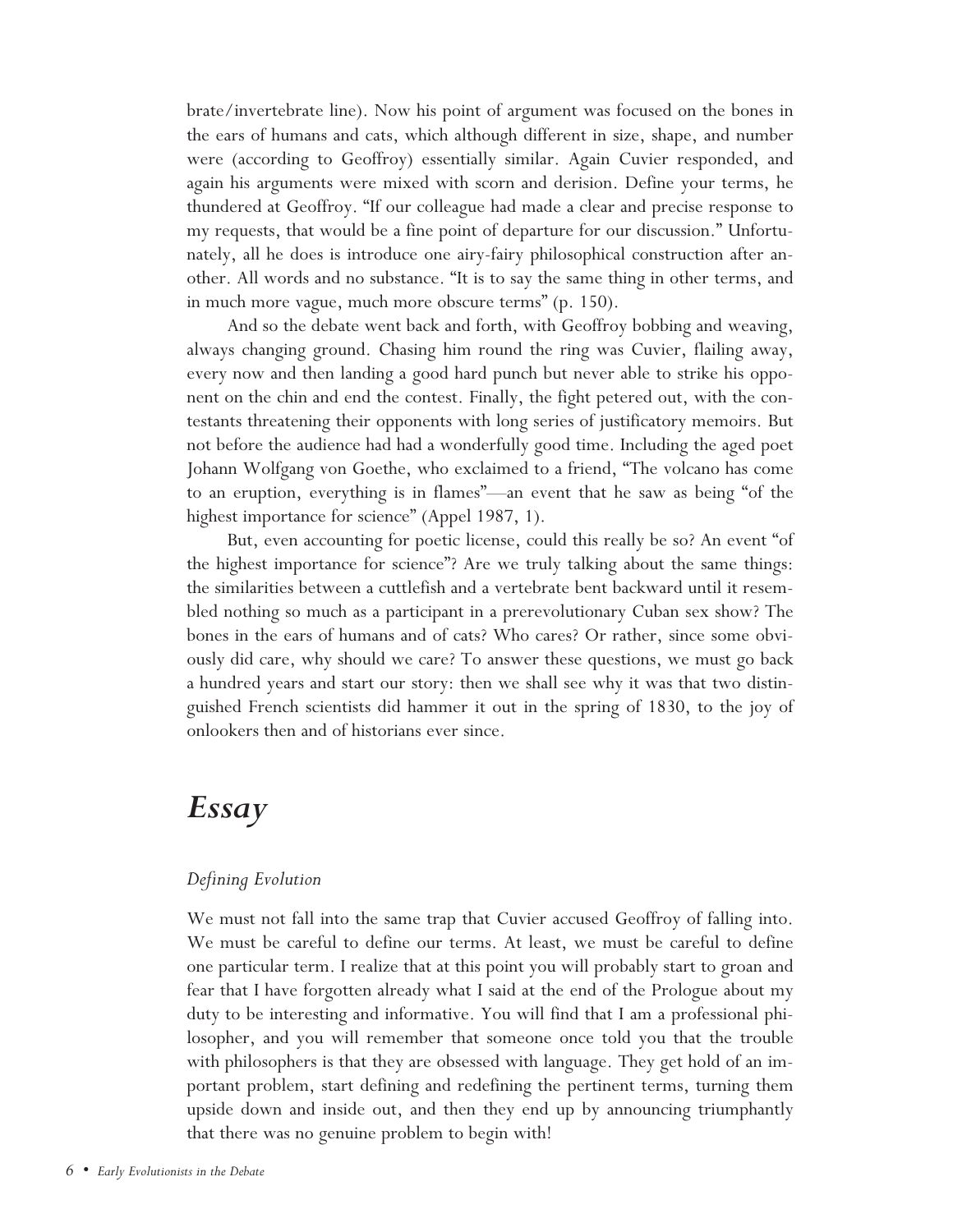

*Georges Cuvier*

I cannot deny that there is some truth to this. But terms and language are important, and unless one does take care one can waste an awful lot of time. I expect many of us have gotten into heated arguments about the existence of God, only to find at the end that we are arguing completely at cross purposes. The atheist is denying a God who looks a little bit like Santa Claus in a bed sheet, sitting on a cloud surrounded by angels with wings. The Christian is asserting a God who is the ground of our being or some such thing. The Christian would be appalled to learn that he or she is supposedly defending the odd entity that the atheist is denying. The atheist has never really thought seriously about the being that the Christian is affirming.

So, without further apology, let me turn to the term that is going to be at the heart of this book: *evolution*. And let me tell you that, traditionally, there are three things to which the term *evolution* applies (Ruse 1984). First, there is what we might call the very *fact* of evolution. By this is meant the idea that all organisms—you and I, cats and dogs, cabbages and kings, living and dead—are the end result of a long process of development, from forms vastly different. Usually it is thought that the original forms were very simple and today's forms are rather complex—some of them at least—and that everybody and everything is related in some form through descent. We shall see, however, that there are variations on this. Usually it is also thought that if you go back far enough then you pass from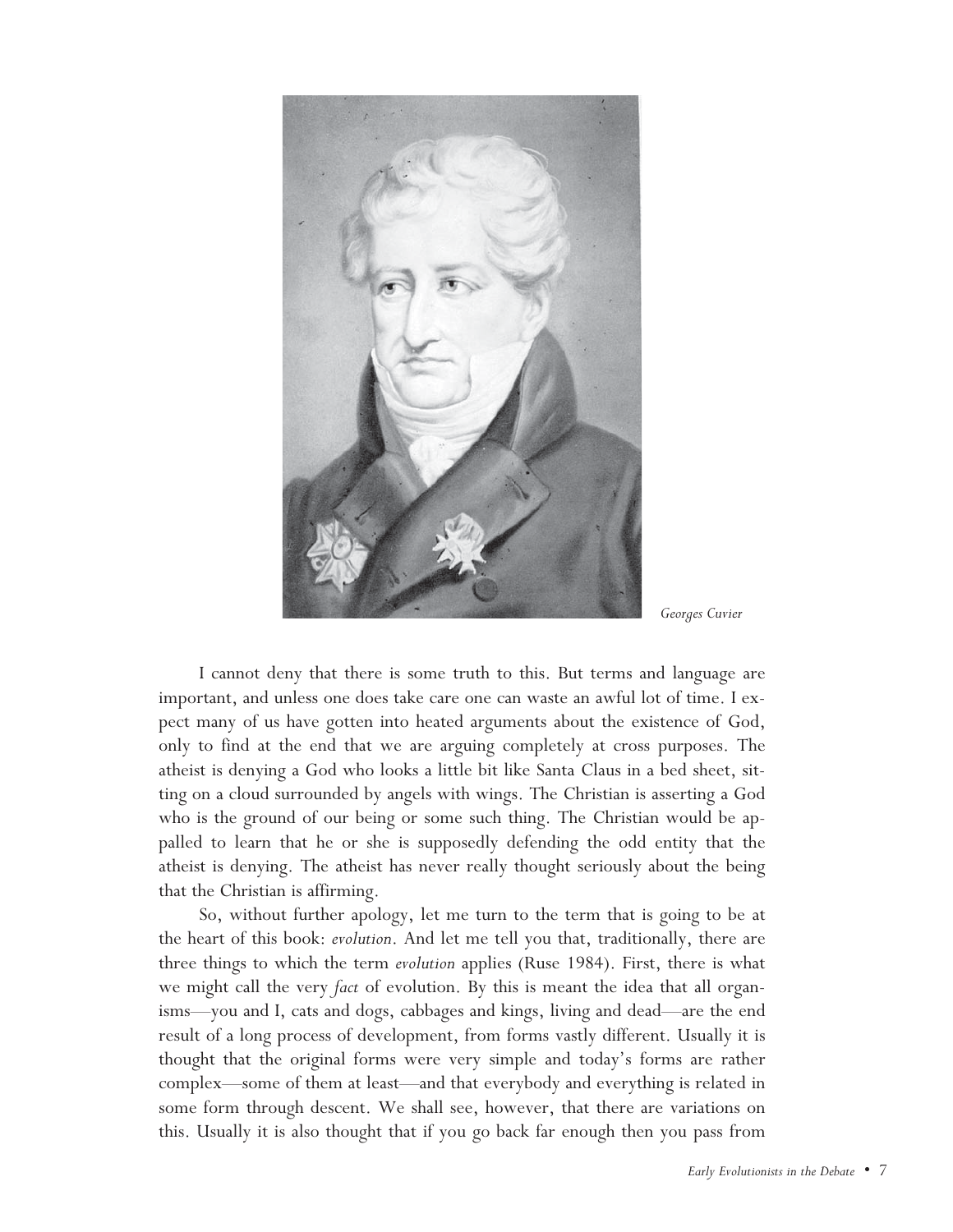# *Chronology*

| 1543      | De Revolutionibus Orbium Coelestium<br>(On the Revolutions of the Celestial                                                                                 | 1838      | Charles Darwin discovers natural<br>selection                                                                              |
|-----------|-------------------------------------------------------------------------------------------------------------------------------------------------------------|-----------|----------------------------------------------------------------------------------------------------------------------------|
| 1660      | Spheres) by Nicholas Copernicus<br>Francesco Redi shows that the<br>maggots of flies are generated                                                          | 1844      | Vestiges of the Natural History of<br>Creation by Robert Chambers<br>(published anonymously)                               |
|           | only in putrefying meat exposed<br>to air                                                                                                                   | 1850      | In Memoriam by Alfred Tennyson                                                                                             |
| 1687      | Philosophiae Naturalis Principia<br>Mathematica by Isaac Newton                                                                                             | 1856      | Neanderthal remains discovered                                                                                             |
|           |                                                                                                                                                             | 1858      | Alfred Russel Wallace sends essay                                                                                          |
| 1749      | First volume of Histoire naturelle,<br>générale et particulière by Georges<br>Louis Leclerc (Comte de Buffon)                                               |           | on natural selection to Charles<br>Darwin                                                                                  |
|           |                                                                                                                                                             | 1859      | On the Origin of Species by Means of                                                                                       |
| 1735      | <i>Systema Naturae</i> by Carolus<br>Linnaeus                                                                                                               |           | Natural Selection, or the Preservation<br>of Favoured Races in the Struggle for                                            |
| 1789–1799 | <b>French Revolution</b>                                                                                                                                    | 1860      | Life by Charles Darwin                                                                                                     |
| 1794-1796 | Zoonomia by Erasmus Darwin                                                                                                                                  |           | Bishop Samuel Wilberforce and<br>Thomas Henry Huxley clash at the<br>British Association for the<br>Advancement of Science |
| 1798      | An Essay on the Principle of<br>Population by Thomas Robert<br>Malthus                                                                                      |           |                                                                                                                            |
|           |                                                                                                                                                             | 1861–1865 | American Civil War                                                                                                         |
| 1802      | Natural Theology; or, Evidences of the<br>Existence and Attributes of the Deity<br>by Archdeacon William Paley                                              | 1862      | Louis Pasteur crushes idea of<br>spontaneous generation                                                                    |
| 1809      | Philosophie zoologique by Jean<br>Baptiste de Lamarck                                                                                                       | 1863      | Evidence as to Man's Place in Nature<br>by Thomas Henry Huxley                                                             |
| 1809      | Birth of Charles Darwin                                                                                                                                     | 1869      | Founding of American Museum of                                                                                             |
| 1815      | Napoleon defeated at battle of<br>Waterloo                                                                                                                  | 1871      | Natural History<br>The Descent of Man by Charles<br>Darwin                                                                 |
| 1817      | Le règne animal distribué d'aprés son<br>organisation, pour servir de base à<br>l'histoire naturelle des animaux et<br>d'introduction à l'anatomie comparée | 1876      | Thomas Henry Huxley announces<br>fossil history of horse                                                                   |
|           |                                                                                                                                                             |           | Darwiniana by Asa Gray                                                                                                     |
| 1830      | by Georges Cuvier<br>Georges Cuvier and Geoffroy                                                                                                            | 1879      | Principles of Ethics by Herbert<br>Spencer                                                                                 |
|           | Saint Hilaire clash at French<br>Academie des Sciences                                                                                                      | 1881      | Opening of British Museum<br>(Natural History)                                                                             |
| 1830-1833 | Principles of Geology by Charles                                                                                                                            | 1882      | Death of Charles Darwin                                                                                                    |
| 1831-1836 | Lyell<br>Voyage of H.M.S. Beagle                                                                                                                            | 1900      | Mendel's laws rediscovered                                                                                                 |
| 1835      | Charles Darwin visits Galápagos<br>Archipelago                                                                                                              |           | Albert Einstein discovers relativity<br>theory                                                                             |
| 1837      | Queen Victoria comes to the<br>throne                                                                                                                       | 1901      | Mutual Aid by Prince Petr<br>Kropotkin                                                                                     |
|           | Charles Darwin becomes an                                                                                                                                   |           | Death of Queen Victoria                                                                                                    |
|           | evolutionist                                                                                                                                                | 1908      | Hardy-Weinberg law                                                                                                         |